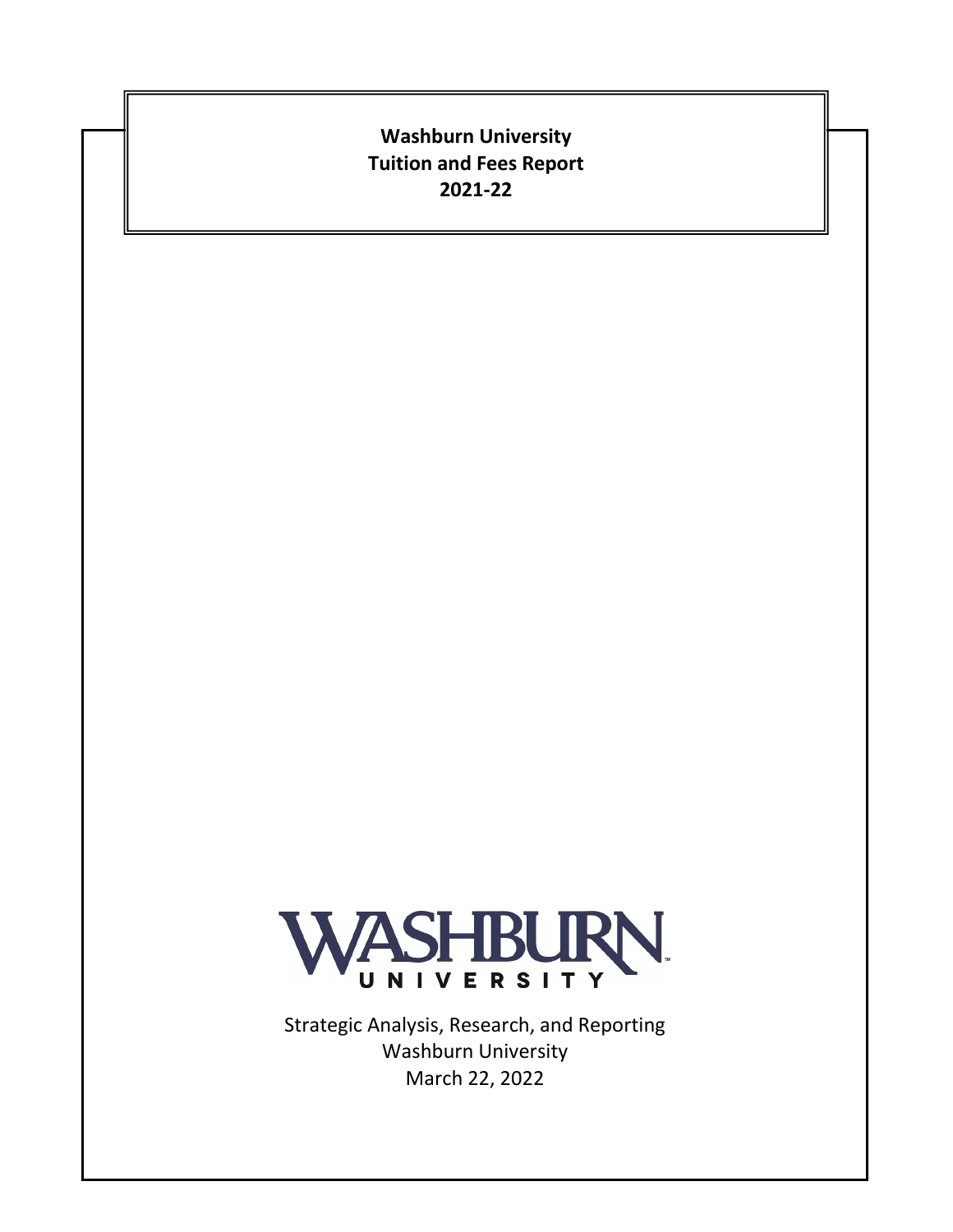## Executive Summary

This report contains 10-year trend data on tuition and fees at Washburn University (Washburn), the six Kansas Board of Regents (KBOR) state universities, Allen Community College, and Highland Community College since 2012-13.

Resident Undergraduate Tuition and Fees, Academic Year 2021-22, Table 1 and Chart 1

• Washburn University's total combined tuition and fees for academic year 2021-22 (\$9,568) is lower than the National, Midwest and Southwest Public 4-Year Universities, and two KBOR State Universities: University of Kansas and Kansas State University, but higher than the four remaining KBOR State Universities. This relationship has been consistent for the past 10 years.

1-Year Changes in Resident Undergraduate Tuition and Fees, Table 1

• Washburn resident undergraduate tuition and fees increased 2.0% since 2020-21, from \$9,380 to \$9568. This is higher than the national average increase for public four-year institutions (1.6%), and lower than the Midwest (2.3%) and the Southwest (2.2%).

10-Year Changes in Resident Undergraduate Tuition and Fees, Table 1 and Chart 1

- The 10-year trend for Washburn resident undergraduate tuition and fees shows an increase of 40.0%, which is higher than the National Public 4-year (24.2%).
- The 10-year trend for Washburn resident undergraduate tuition and fees (40.0%) also outpaced Public 4-years in the Midwest (22.0%) and the Southwest (36.2%).
- The 10-year trend for Washburn resident undergraduate tuition and fees (40.0%) falls below only one KBOR State University: Pittsburg State University (41.0%).
- The 10-year trends documented in this report show similar trends and increases in resident undergraduate tuition and fees that exceed growth in the Consumer Price Index (16.9%), and the Higher Education Price Index (24.2%). The exceptions are the Midwest (22.0%) and National Public 4-year (24.2%) which fell just below or matched the Higher Education Price Index.

Resident Undergraduate Tuition as a Percent of Tuition and Fees, Table 2

• Washburn, as compared to the KBOR State Universities, has the highest percentage of tuition as a portion of tuition and fees (98.9%). Emporia State University and Pittsburg State University have the lowest portion of tuition making up their tuition and fees (75.4%).

Resident Undergraduate Tuition and Fees, Area Community Colleges, Table 3

- With per credit hour fees, Allen Community College charges \$124 per credit hour, which is approximately 40% of Washburn tuition. While Allen Community College tuition and fees has remained flat for the past three years, the Washburn tuition has increased by \$15.
- With per credit hour fees, Highland Community College charges \$105 per credit hour, which is approximately 33.3% of Washburn tuition. While Highland Community College tuition and fees has remained flat, Washburn tuition has increased by \$15.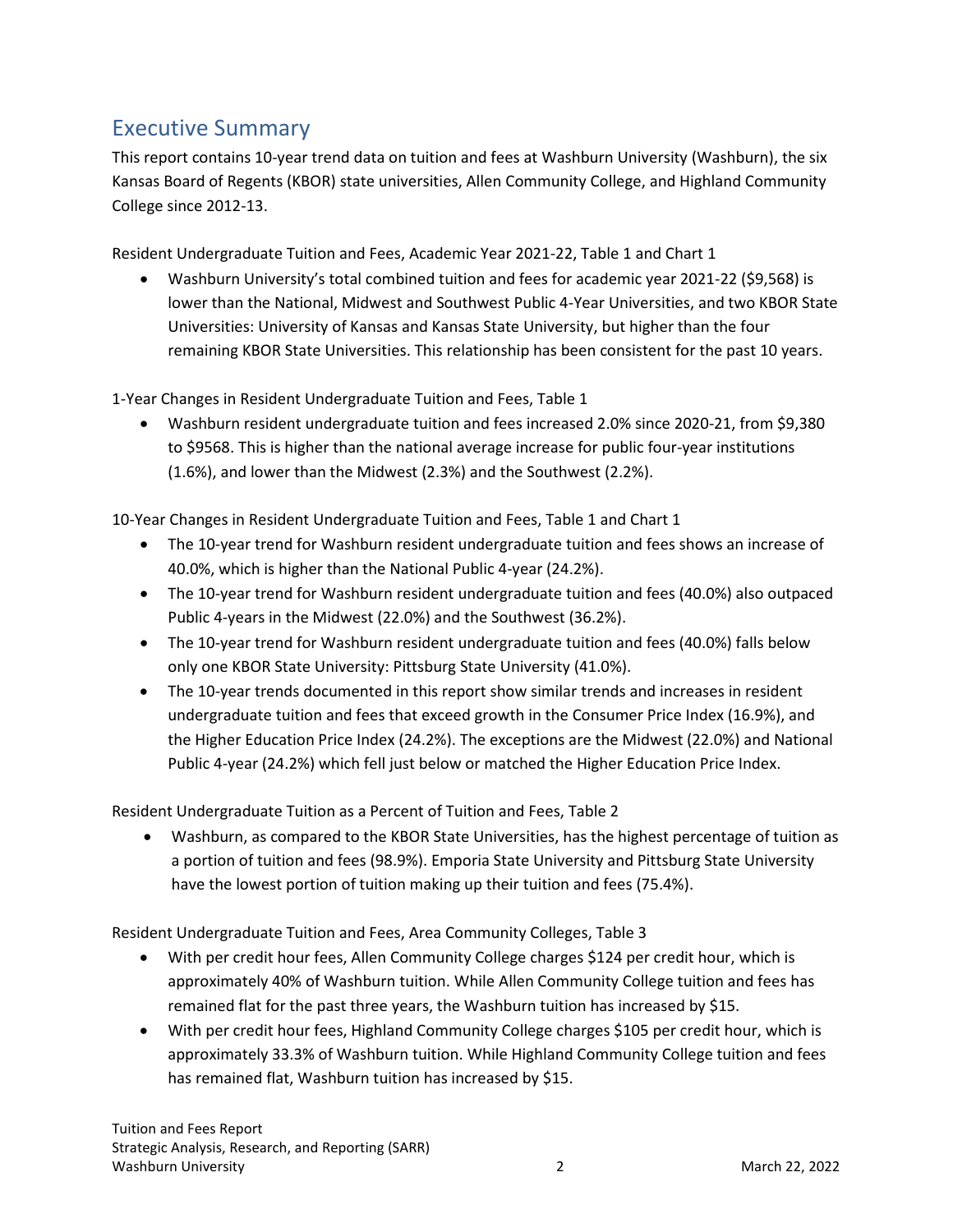## Supporting Documents

Table 1 - Resident Undergraduate Tuition and Fees and Indexes for Washburn University, National & Regional Public 4-Year, and KBOR State Universities, 2012-13 through 2021-22

Table 2 - Resident Undergraduate Tuition as a Percentage of Tuition and Fees for Washburn University and KBOR State Universities, 2012-13 through 2021-22

Table 3 - Resident Undergraduate Tuition Per Credit Hour for Washburn University and Area Community Colleges, 2012-13 through 2021-22

Chart 1 - Resident Undergraduate Tuition and Fees for Washburn University and KBOR State Universities, 2012-13 through 2021-22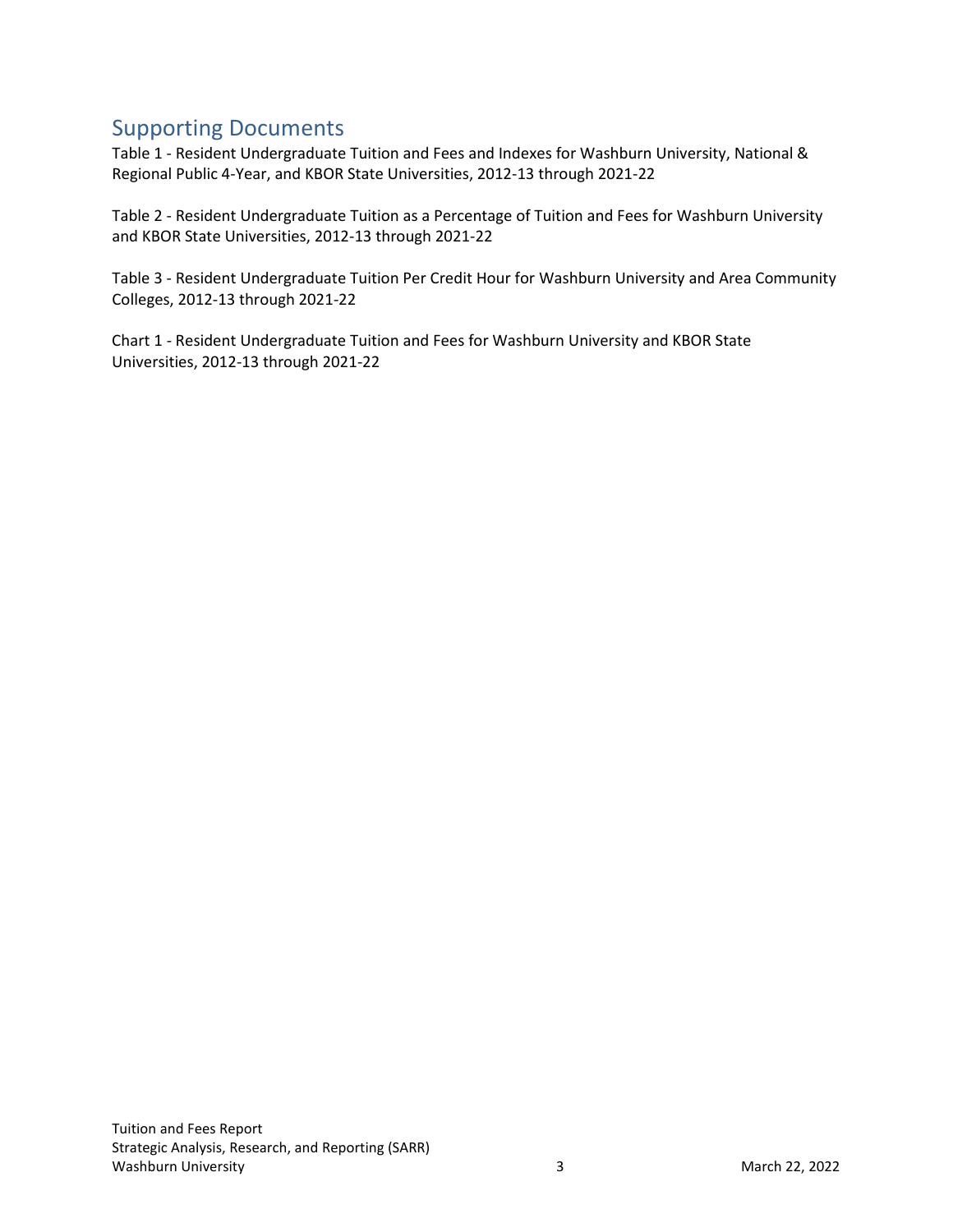|                                     |         |         |         |          | Table 1<br>Resident Undergraduate Tuition and Fees <sup>[1]</sup> and Indexes <sup>[2]</sup><br>for Washburn University, National & Regional Public 4-Year, and KBOR State Universities<br>2012-13 through 2021-22 |          |          |          |          |          |         |         |         |
|-------------------------------------|---------|---------|---------|----------|--------------------------------------------------------------------------------------------------------------------------------------------------------------------------------------------------------------------|----------|----------|----------|----------|----------|---------|---------|---------|
|                                     |         |         |         |          |                                                                                                                                                                                                                    |          |          |          |          |          |         |         |         |
| Institution                         | 2012-13 | 2013-14 | 2014-15 | 2015-16  | 2016-17                                                                                                                                                                                                            | 2017-18  | 2018-19  | 2019-20  | 2020-21  | 2021-22  | 1-Year  | 5-Year  | 10-Year |
| <b>Washburn University</b>          | \$6,836 | \$7,196 | \$7,526 | \$7,910  | \$8,300                                                                                                                                                                                                            | \$8,540  | \$8,870  | \$9,110  | \$9,380  | \$9,568  | \$188   | \$1,028 | \$2,732 |
| Index                               | 100.0   | 105.3   | 110.1   | 115.7    | 121.4                                                                                                                                                                                                              | 124.9    | 129.8    | 133.3    | 137.2    | 140.0    | 2.0%    | 12.0%   | 40.0%   |
| Consumer Price Index (CPI)          | 235.7   | 239.4   | 241.1   | 242.8    | 247.2                                                                                                                                                                                                              | 252.8    | 258.0    | 262.2    | 268.1    | 275.6    | 2.8%    | 9.0%    | 16.9%   |
| Higher Education Price Index (HEPI) | 297.8   | 306.7   | 312.9   | 317.7    | 327.4                                                                                                                                                                                                              | 336.1    | 346.0    | 352.7    | 362.3    | 369.8    | 2.1%    | 10.0%   | 24.2%   |
| National & Regional Public 4-Year 3 |         |         |         |          |                                                                                                                                                                                                                    |          |          |          |          |          |         |         |         |
| National                            | \$8,650 | \$8,890 | \$9,150 | \$9,430  | \$9,670                                                                                                                                                                                                            | \$9,980  | \$10,210 | \$10,440 | \$10,570 | \$10,740 | \$170   | \$760   | \$2,090 |
| Index                               | 100.0   | 102.8   | 105.8   | 109.0    | 111.8                                                                                                                                                                                                              | 115.4    | 118.0    | 120.7    | 122.2    | 124.2    | 1.6%    | 7.6%    | 24.2%   |
|                                     |         |         |         |          |                                                                                                                                                                                                                    |          |          |          |          |          |         |         |         |
| Midwest <sup>[4]</sup>              | \$9,370 | \$9,570 | \$9,740 | \$9,940  | \$10,210                                                                                                                                                                                                           | \$10,430 | \$10,670 | \$10,970 | \$11,170 | \$11,430 | \$260   | \$1,000 | \$2,060 |
| <b>Index</b>                        | 100.0   | 102.1   | 103.9   | 106.1    | 109.0                                                                                                                                                                                                              | 111.3    | 113.9    | 117.1    | 119.2    | 122.0    | 2.3%    | 9.6%    | 22.0%   |
| Southwest <sup>[5]</sup>            | \$7,730 | \$7,950 | \$8,280 | \$8,620  | \$9,010                                                                                                                                                                                                            | \$9,370  | \$9,600  | \$9,980  | \$10,300 | \$10,530 | \$230   | \$1,160 | \$2,800 |
| <b>Index</b>                        | 100.0   | 102.8   | 107.1   | 111.5    | 116.6                                                                                                                                                                                                              | 121.2    | 124.2    | 129.1    | 133.2    | 136.2    | 2.2%    | 12.4%   | 36.2%   |
| <b>KBOR State Universities</b>      |         |         |         |          |                                                                                                                                                                                                                    |          |          |          |          |          |         |         |         |
| University of Kansas <sup>[6]</sup> | \$8,888 | \$9,278 | \$9,706 | \$10,034 | \$10,490                                                                                                                                                                                                           | \$10,734 | \$11,148 | \$11,166 | \$11,166 | \$11,166 | \$0     | \$432   | \$2,278 |
| <b>Index</b>                        | 100.0   | 104.4   | 109.2   | 112.9    | 118.0                                                                                                                                                                                                              | 120.8    | 125.4    | 125.6    | 125.6    | 125.6    | 0.0%    | 4.0%    | 25.6%   |
|                                     |         |         |         |          |                                                                                                                                                                                                                    |          |          |          |          |          |         |         |         |
| Kansas State University             | \$8,047 | \$8,585 | \$9,034 | \$9,350  | \$9,874                                                                                                                                                                                                            | \$10,135 | \$10,263 | \$11,040 | \$10,440 | \$10,420 | $-520$  | \$285   | \$2,373 |
| <b>Index</b>                        | 100.0   | 106.7   | 112.3   | 116.2    | 122.7                                                                                                                                                                                                              | 126.0    | 127.5    | 137.2    | 129.7    | 129.5    | $-0.2%$ | 2.8%    | 29.5%   |
| <b>Wichita State University</b>     | \$6,408 | \$6,927 | \$7,266 | \$7,528  | \$7,897                                                                                                                                                                                                            | \$8,093  | \$8,271  | \$8,300  | \$8,434  | \$8,800  | \$366   | \$707   | \$2,393 |
| Index                               | 100.0   | 108.1   | 113.4   | 117.5    | 123.2                                                                                                                                                                                                              | 126.3    | 129.1    | 129.5    | 131.6    | 137.3    | 4.3%    | 8.7%    | 37.3%   |
| <b>Emporia State University</b>     | \$5,272 | \$5,614 | \$5,746 | \$5,936  | \$6,178                                                                                                                                                                                                            | \$6,345  | \$6,468  | \$6,798  | \$6,971  | \$7,000  | \$29    | \$655   | \$1,728 |
| <b>Index</b>                        | 100.0   | 106.5   | 109.0   | 112.6    | 117.2                                                                                                                                                                                                              | 120.4    | 122.7    | 128.9    | 132.2    | 132.8    | 0.4%    | 10.3%   | 32.8%   |
|                                     |         |         |         |          |                                                                                                                                                                                                                    |          |          |          |          |          |         |         |         |
| <b>Pittsburg State University</b>   | \$5,494 | \$5,906 | \$6,230 | \$6,508  | \$6,910                                                                                                                                                                                                            | \$7,100  | \$7,298  | \$7,338  | \$7,504  | \$7,744  | \$240   | \$644   | \$2,250 |
| Index                               | 100.0   | 107.5   | 113.4   | 118.5    | 125.8                                                                                                                                                                                                              | 129.2    | 132.8    | 133.6    | 136.6    | 141.0    | 3.2%    | 9.1%    | 41.0%   |
| Fort Hays State University          | \$4,233 | \$4,358 | \$4,469 | \$4,654  | \$4,884                                                                                                                                                                                                            | \$5,009  | \$5,133  | \$5,274  | \$5,449  | \$5,444  | $-55$   | \$436   | \$1,211 |
| Index                               | 100.0   | 103.0   | 105.6   | 110.0    | 115.4                                                                                                                                                                                                              | 118.3    | 121.3    | 124.6    | 128.7    | 128.6    | $-0.1%$ | 8.7%    | 28.6%   |

Notes:

[1] Tuition is based on 30 credit hours for KU, KSU, WSU, and FHSU. ESU and PSU charge <sup>a</sup> flat rate tuition for students enrolled in 10 hours or more/semester.

[2] University index values are calculated using 2012-13 as the base year (100.0).

[3] College Board updates the average price from the previous year to account for corrected data and to assure the same set of schools are used for comparative purposes.

[4] Midwest states include Illinois, Indiana, Iowa, Kansas, Michigan, Minnesota, Missouri, Nebraska, North Dakota, Ohio, South Dakota, West Virginia, and Wisconsin.

[5] Southwest states include Arkansas, New Mexico, Oklahoma, and Texas.

[6] From 2007‐08 to 2017‐18, the University of Kansas implemented a tuition compact policy whereby tuition for first‐time freshmen was set at a fixed rate for four years. Tuition and fees reflect the standard rate.

Sources: CPI: Bureau of Labor Statistics, U.S. Department of Labor; HEPI: Commonfund Institute, HEPI 2021 Update ; national and regional tuition and fees: The College Board, Trends in College Pricing 2021; KBOR State Unive Board of Regents.

Tuition and Fees Report Strategic Analysis, Research, and Reporting (SARR) **Washburn University** University <sup>4</sup> March 22, <sup>2021</sup>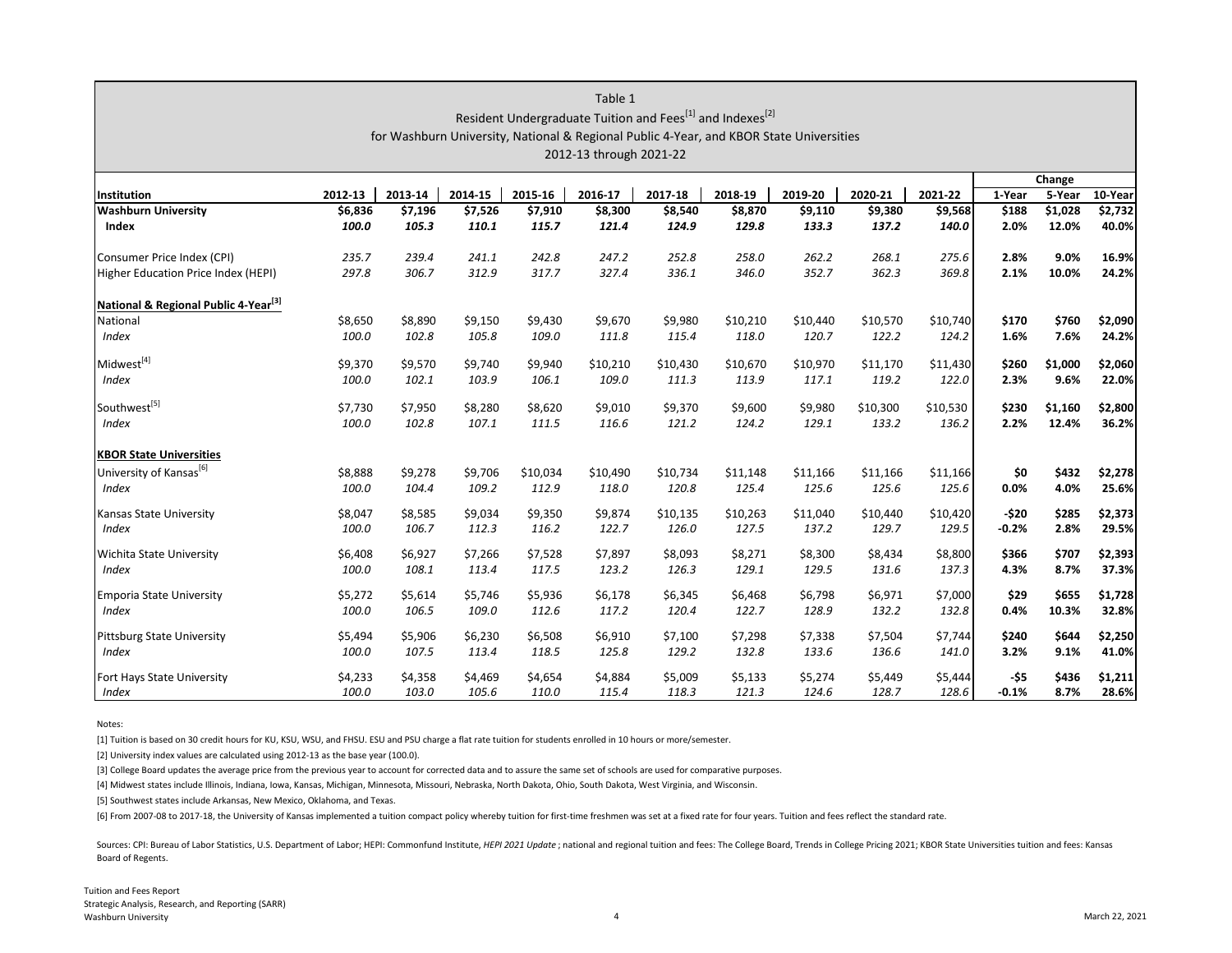|                                                     |         |         |         |          |          |          | Table 2                                                                           |          |          |                  |         |                  |         |       |         |       |
|-----------------------------------------------------|---------|---------|---------|----------|----------|----------|-----------------------------------------------------------------------------------|----------|----------|------------------|---------|------------------|---------|-------|---------|-------|
|                                                     |         |         |         |          |          |          | Resident Undergraduate Tuition as a Percentage of Tuition <sup>[1]</sup> and Fees |          |          |                  |         |                  |         |       |         |       |
| for Washburn University and KBOR State Universities |         |         |         |          |          |          |                                                                                   |          |          |                  |         |                  |         |       |         |       |
| 2012-13 through 2021-22                             |         |         |         |          |          |          |                                                                                   |          |          |                  |         |                  |         |       |         |       |
|                                                     |         |         |         |          |          |          |                                                                                   |          |          | Change           |         |                  |         |       |         |       |
|                                                     |         |         |         |          |          |          |                                                                                   |          |          |                  |         | 1-Year<br>5-Year |         |       | 10-Year |       |
| Institution                                         | 2012-13 | 2013-14 | 2014-15 | 2015-16  | 2016-17  | 2017-18  | 2018-19                                                                           | 2019-20  | 2020-21  | 2021-2022        | Ŝ.      | $\%$             | \$.     | %     | Ŝ.      | $\%$  |
| Washburn University                                 | \$6,750 | \$7,110 | \$7,440 | \$7,800  | \$8,190  | \$8,430  | \$8,760                                                                           | \$9,000  | \$9,270  |                  | \$188   | 2.0%             | \$1,028 | 12.2% | \$2,708 | 40.1% |
| <b>Tuition</b><br>Fees                              | \$86    | \$86    | \$86    | \$110    | \$110    | \$110    | \$110                                                                             | \$110    | \$110    | \$9,458<br>\$110 | \$0     | 0.0%             | \$0     | 0.0%  | \$24    | 27.9% |
| <b>Total Tuition &amp; Fees</b>                     | \$6,836 | \$7,196 | \$7,526 | \$7,910  | \$8,300  | \$8,540  | \$8,870                                                                           | \$9,110  | \$9,380  | \$9,568          | \$188   | 2.0%             | \$1,028 | 12.0% | \$2,732 | 40.0% |
| Tuition as a % of Tuition & Fees                    | 98.7%   | 98.8%   | 98.9%   | 98.6%    | 98.7%    | 98.7%    | 98.8%                                                                             | 98.8%    | 98.8%    | 98.9%            |         |                  |         |       |         |       |
|                                                     |         |         |         |          |          |          |                                                                                   |          |          |                  |         |                  |         |       |         |       |
| <b>KBOR State Universities</b>                      |         |         |         |          |          |          |                                                                                   |          |          |                  |         |                  |         |       |         |       |
| University of Kansas <sup>[2]</sup>                 |         |         |         |          |          |          |                                                                                   |          |          |                  |         |                  |         |       |         |       |
| Tuition                                             | \$8,000 | \$8,396 | \$8,806 | \$9,124  | \$9,580  | \$9,818  | \$10,092                                                                          | \$10,092 | \$10,092 | \$10,092         | \$0     | 0.0%             | \$274   | 2.8%  | \$2,092 | 26.2% |
| Fees                                                | \$888   | \$882   | \$900   | \$911    | \$910    | \$916    | \$1,056                                                                           | \$1,074  | \$1,074  | \$1,074          | \$0     | 0.0%             | \$158   | 17.3% | \$186   | 20.9% |
| <b>Total Tuition &amp; Fees</b>                     | \$8,888 | \$9,278 | \$9,706 | \$10,035 | \$10,490 | \$10,734 | \$11,148                                                                          | \$11,166 | \$11,166 | \$11,166         | \$0     | 0.0%             | \$432   | 4.0%  | \$2,278 | 25.6% |
| Tuition as a % of Tuition & Fees                    | 90.0%   | 90.5%   | 90.7%   | 90.9%    | 91.3%    | 91.5%    | 90.5%                                                                             | 90.4%    | 90.4%    | 90.4%            |         |                  |         |       |         |       |
| Kansas State University                             |         |         |         |          |          |          |                                                                                   |          |          |                  |         |                  |         |       |         |       |
| Tuition                                             | \$7,317 | \$7,830 | \$8,223 | \$8,517  | \$9,012  | \$9,273  | \$9,375                                                                           | \$9,376  | \$9,376  | \$9,490          | \$114   | 1.2%             | \$217   | 2.3%  | \$2,173 | 29.7% |
| Fees                                                | \$730   | \$755   | \$811   | \$833    | \$862    | \$862    | \$1,008                                                                           | \$1,066  | \$1,066  | \$912            | $-$154$ | $-14.4%$         | \$50    | 5.8%  | \$182   | 25.0% |
| <b>Total Tuition &amp; Fees</b>                     | \$8,047 | \$8,585 | \$9,034 | \$9,350  | \$9,874  | \$10,135 | \$10,383                                                                          | \$10,442 | \$10,442 | \$10,402         | -\$40   | $-0.4%$          | \$267   | 2.6%  | \$2,355 | 29.3% |
| Tuition as a % of Tuition & Fees                    | 90.9%   | 91.2%   | 91.0%   | 91.1%    | 91.3%    | 91.5%    | 90.3%                                                                             | 89.8%    | 89.8%    | 91.2%            |         |                  |         |       |         |       |
| Wichita State University                            |         |         |         |          |          |          |                                                                                   |          |          |                  |         |                  |         |       |         |       |
| Tuition                                             | \$5,205 | \$5,622 | \$5,870 | \$6,081  | \$6,385  | \$6,545  | \$6,708                                                                           | \$6,708  | \$6,843  | \$6,842          | $-51$   | 0.0%             | \$297   | 4.5%  | \$1,637 | 31.5% |
| Fees                                                | \$1,203 | \$1,305 | \$1,397 | \$1,447  | \$1,511  | \$1,549  | \$1,562                                                                           | \$1,590  | \$1,591  | \$1,958          | \$367   | 23.1%            | \$410   | 26.4% | \$756   | 62.8% |
| <b>Total Tuition &amp; Fees</b>                     | \$6,408 | \$6,927 | \$7,266 | \$7,528  | \$7,897  | \$8,093  | \$8,270                                                                           | \$8,298  | \$8,434  | \$8,800          | \$366   | 4.3%             | \$707   | 8.7%  | \$2,393 | 37.3% |
| Tuition as a % of Tuition & Fees                    | 81.2%   | 81.2%   | 80.8%   | 80.8%    | 80.9%    | 80.9%    | 81.1%                                                                             | 80.8%    | 81.1%    | 77.8%            |         |                  |         |       |         |       |
| <b>Emporia State University</b>                     |         |         |         |          |          |          |                                                                                   |          |          |                  |         |                  |         |       |         |       |
| Tuition                                             | \$4,102 | \$4.368 | \$4,500 | \$4,662  | \$4,893  | \$5,027  | \$5,154                                                                           | \$5,154  | \$5,278  | \$5,278          | \$0     | 0.0%             | \$251   | 5.0%  | \$1,176 | 28.7% |
| Fees                                                | \$1,170 | \$1,246 | \$1,246 | \$1,274  | \$1,286  | \$1,318  | \$1,604                                                                           | \$1,644  | \$1,693  | \$1,722          | \$29    | 1.7%             | \$404   | 30.7% | \$552   | 47.2% |
| <b>Total Tuition &amp; Fees</b>                     | \$5,272 | \$5,614 | \$5,746 | \$5,936  | \$6,178  | \$6,345  | \$6,758                                                                           | \$6,798  | \$6,971  | \$7,000          | \$29    | 0.4%             | \$655   | 10.3% | \$1,728 | 32.8% |
| Tuition as a % of Tuition & Fees                    | 77.8%   | 77.8%   | 78.3%   | 78.5%    | 79.2%    | 79.2%    | 76.3%                                                                             | 75.8%    | 75.7%    | 75.4%            |         |                  |         |       |         |       |
| <b>Pittsburg State University</b>                   |         |         |         |          |          |          |                                                                                   |          |          |                  |         |                  |         |       |         |       |
| Tuition                                             | \$4,386 | \$4,710 | \$4,936 | \$5,114  | \$5,396  | \$5,548  | \$5,694                                                                           | \$5,694  | \$5,836  | \$5,836          | \$0     | 0.0%             | \$288   | 5.2%  | \$1,450 | 33.1% |
| Fees                                                | \$1,108 | \$1,196 | \$1,294 | \$1,394  | \$1,514  | \$1,552  | \$1,604                                                                           | \$1,644  | \$1,668  | \$1,908          | \$240   | 14.4%            | \$356   | 22.9% | \$800   | 72.2% |
| <b>Total Tuition &amp; Fees</b>                     | \$5,494 | \$5,906 | \$6,230 | \$6,508  | \$6,910  | \$7,100  | \$7,298                                                                           | \$7,338  | \$7,504  | \$7,744          | \$240   | 3.2%             | \$644   | 9.1%  | \$2,250 | 41.0% |
| Tuition as a % of Tuition & Fees                    | 79.8%   | 79.7%   | 79.2%   | 78.6%    | 78.1%    | 78.1%    | 78.0%                                                                             | 77.6%    | 77.8%    | 75.4%            |         |                  |         |       |         |       |
| Fort Hays State University                          |         |         |         |          |          |          |                                                                                   |          |          |                  |         |                  |         |       |         |       |
| Tuition                                             | \$3,249 | \$3,360 | \$3,450 | \$3,574  | \$3,789  | \$3,900  | \$3,998                                                                           | \$3,998  | \$4,148  | \$4,148          | \$1     | 0.0%             | \$248   | 6.4%  | \$899   | 27.7% |
| Fees                                                | \$984   | \$998   | \$1,019 | \$1,080  | \$1,095  | \$1,108  | \$1,134                                                                           | \$1,276  | \$1,302  | \$1,296          | -\$6    | $-0.4%$          | \$188   | 17.0% | \$312   | 31.7% |
| <b>Total Tuition &amp; Fees</b>                     | \$4,233 | \$4,358 | \$4,469 | \$4,654  | \$4,884  | \$5,008  | \$5,132                                                                           | \$5,274  | \$5,449  | \$5,444          | -\$5    | $-0.1%$          | \$436   | 8.7%  | \$1,211 | 28.6% |
| Tuition as a % of Tuition & Fees                    | 76.8%   | 77.1%   | 77.2%   | 76.8%    | 77.6%    | 77.9%    | 77.9%                                                                             | 75.8%    | 76.1%    | 76.2%            |         |                  |         |       |         |       |

[1] Tuition is based on 30 credit hours for KU, KSU, WSU, and FHSU. ESU and PSU charge a flat rate.

[2] Beginning in 2008‐09, KU implemented a tuition compact policy whereby tuition for first‐time freshmen is set at a fixed rate for four years. Tuition and fees at KU reflect the standard rate.

Source: Kansas Board of Regents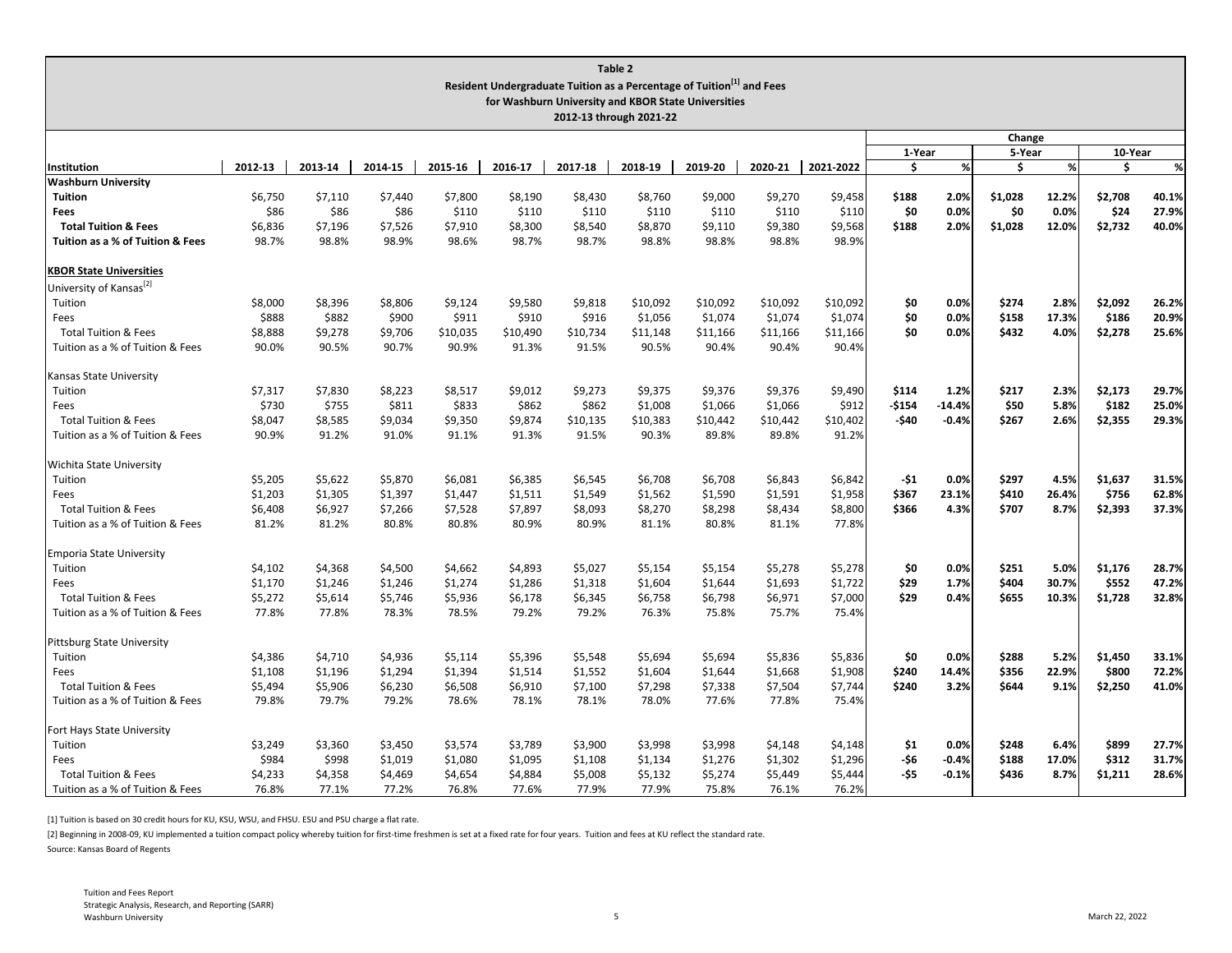| Table 3<br><b>Resident Undergraduate Tuition Per Credit Hour</b><br>for Washburn University and Area Community Colleges<br>2012-13 through 2021-22 |         |         |         |         |         |         |         |         |         |         |             |               |               |  |  |
|----------------------------------------------------------------------------------------------------------------------------------------------------|---------|---------|---------|---------|---------|---------|---------|---------|---------|---------|-------------|---------------|---------------|--|--|
|                                                                                                                                                    |         |         |         |         |         |         |         |         |         |         |             | Change        |               |  |  |
|                                                                                                                                                    | 2012-13 | 2013-14 | 2014-15 | 2015-16 | 2016-17 | 2017-18 | 2018-19 | 2019-20 | 2020-21 | 2021-22 | 1-Year      | 5-Year        | 10-Year       |  |  |
| <b>Washburn University</b><br>Percentage Change                                                                                                    | \$225   | \$237   | \$248   | \$260   | \$273   | \$281   | \$292   | \$300   | \$309   | \$315   | \$6<br>2.0% | \$34<br>12.2% | \$90<br>40.1% |  |  |
| Local Community Colleges <sup>[1]</sup><br>Allen Community College<br>Percentage Change                                                            | \$68    | \$72    | \$75    | \$85    | \$95    | \$112   | \$119   | \$124   | \$124   | \$124   | \$0<br>0.0% | \$12<br>10.7% | \$56<br>82.4% |  |  |
| Highland Community College <sup>[2]</sup><br>Percentage Change                                                                                     | \$95    | \$100   | \$90    | \$97    | \$97    | \$99    | \$101   | \$106   | \$105   | \$105   | \$0<br>0.0% | \$6<br>6.1%   | \$10<br>10.5% |  |  |

[1] Allen and Highland Community Colleges charge per‐credit‐hour fees, which have been added into the total credit hour cost

[2] Highland Community College also charges an in-district rate, which is substantially lower than its resident rate. The higher resident rate is reflected here